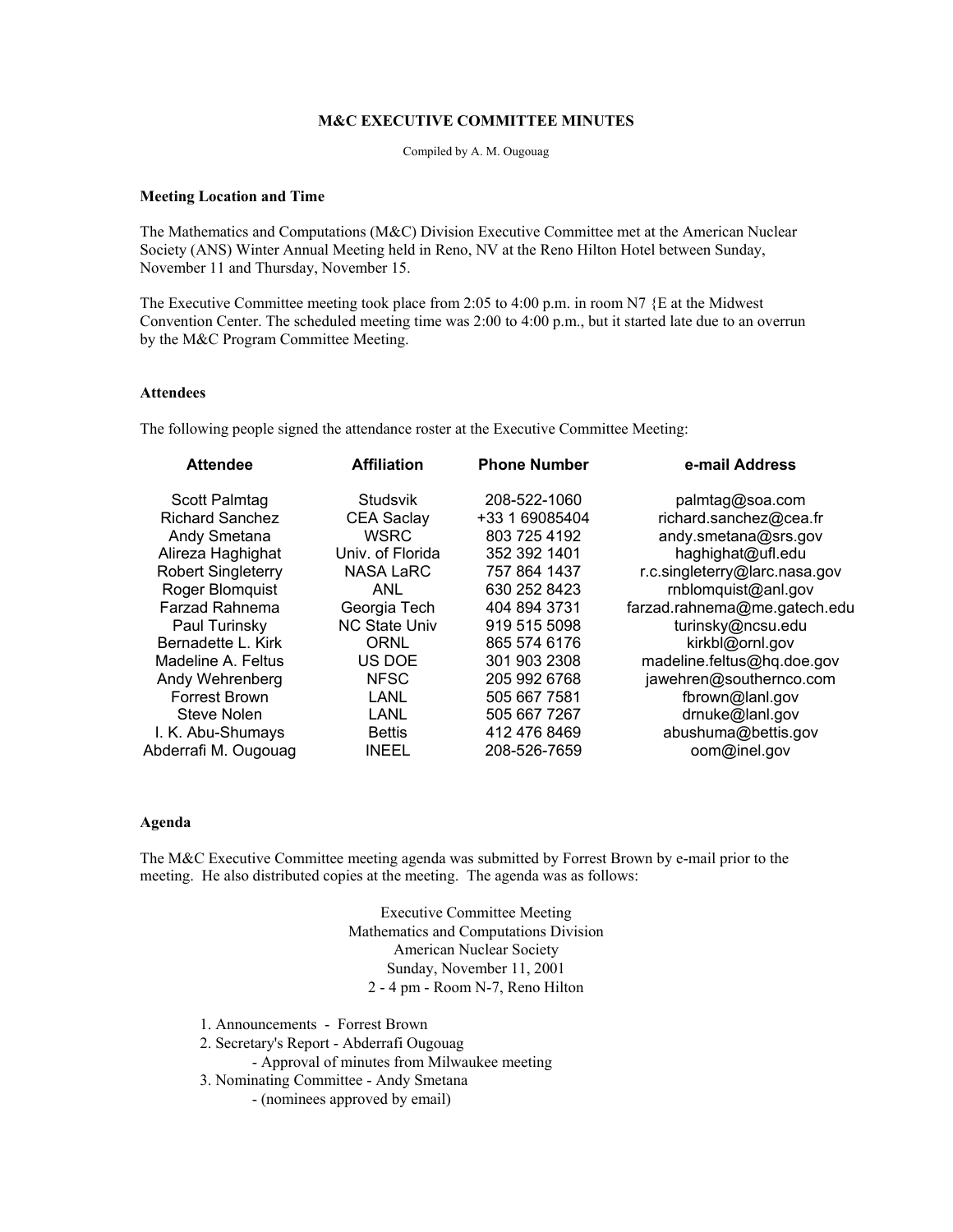- 4. Publicity/Newsletter Todd Palmer
- 5. Membership Madeline Feltus
- 6. Honors and Awards Paul Turinsky
- 7. Topical Meetings:
	- 2001 Report Scott Palmtag
	- 2003 Status Bernadette Kirk
- 8. Standards A Smetana

- Nuclear Facilities Standards Committee, Andy Wehrenberg

3:00 - 3:15 presentation/discussion

- 9. Program Committee Report Ali Haghighat
	- Paper review discussion, revisit comments (visible or not?)
- 10. Treasurer's Report Steve Nolen
	- student travel support
	- sharing M&C2001 profits with RPD
	- 2001 budget discussion & approval
- 11. Old Business
	- Status of action items from Milwaukee meeting
- 13. New Business

Note:

- \* Benchmark Meeting Sunday, 11/11, 11-1, Rm N-1
- Joint meeting RPD, RPSD, MCD
- \* Program Committee Sunday, 11/11, 1-2, Rm N-7

#### **Minutes**

The meeting was opened at 2:05 p.m. by Forrest Brown, the M&C Chair. The meeting started 5 minutes late because a previous meeting was still using the room. The chronological minutes from the meeting follows.

### **1. Announcements:** (Forrest Brown)

Student delegates from the group preparing the Student Conference planned for April 10-14 in Penn State University made a brief presentation and asked for financial sponsorship.

Announcements were also made by various attendees about the Allan Henry reception (Monday in room 1014), the University of Michigan hospitality suite (Tuesday 5:30-7:00), the sushi sub-committee (Tuesday  $6:30$ ), and the EBR-I  $50<sup>th</sup>$  anniversary reception (Monday, Silver State Pavilion).

### **2. Secretary's Report:** (Abderrafi Ougouag)

The minutes from the last M&C Executive Committee (Milwaukee, prepared by the previous secretary, T. M. Evans) were presented by the current secretary and were approved unanimously.

### **3. Nominating Committee:** (Andy Smetana)

The nominating committee minutes were approved unanimously  $(11/0/0)$ . The nominations

| Vice-Chair | Roger Blomquist | $RNBlomquist(\omega$ anl.gov |
|------------|-----------------|------------------------------|
| Treasurer  | Glenn Sjoden    | joedean@sprintmail.com       |
| Secretary  | Piero Ravetto   | $r$ avettop@libero.it        |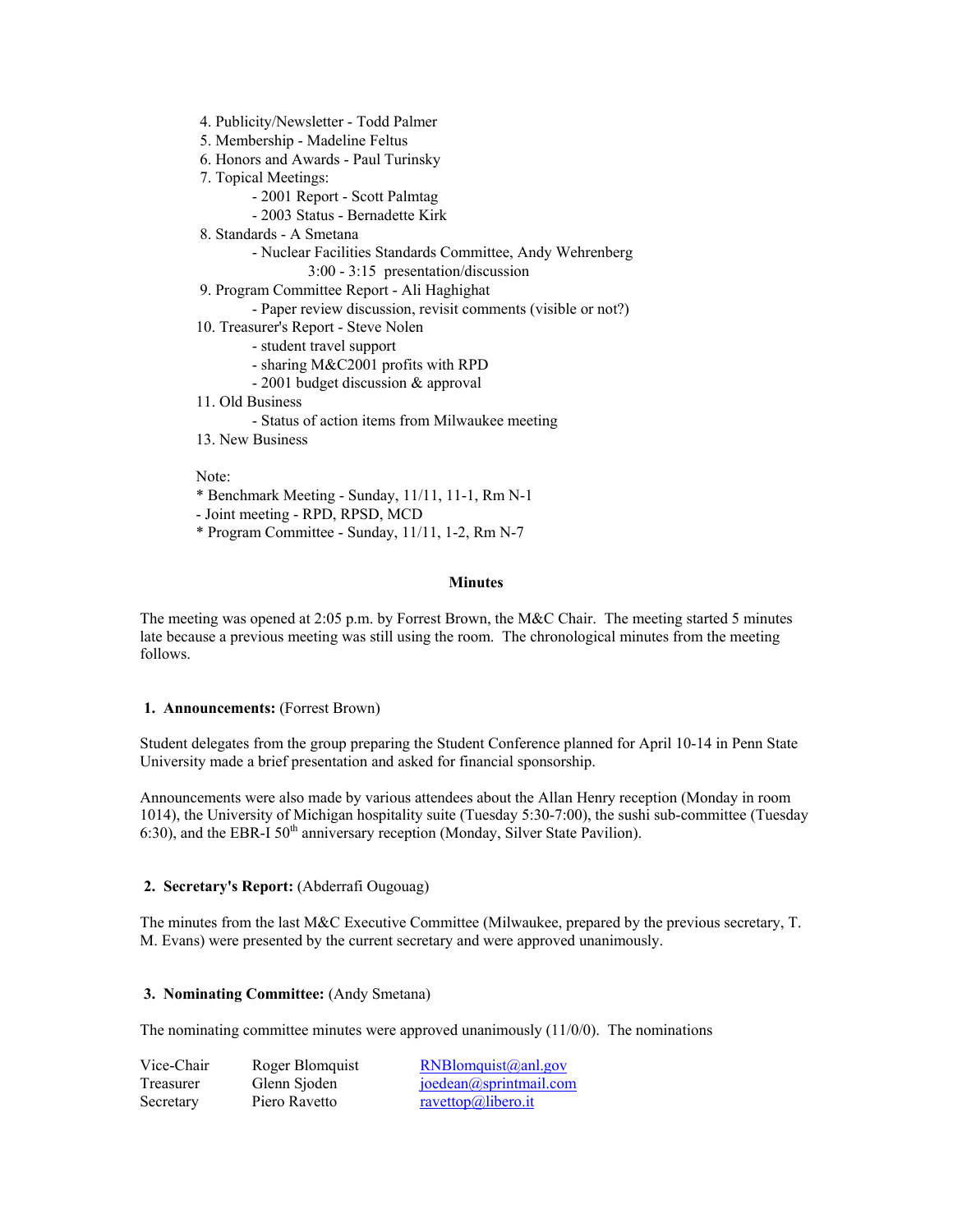| Executive Committee:       |
|----------------------------|
| Cassiano R. E. de Oliveira |
| Roger Webb                 |
| Tom Sutton                 |
| Madeline Anne Feltus       |
| Kevin Schwinkendorf        |

c. oliveira@ic.ac.uk  $rogier.webb@srs.gov$  $s$ utton @kapl.gov  $Madeline. Feltus@ha.doc.gov$ [kevin.schwinkendorf@fluor.com](mailto:kevin.schwinkendorf@fluor.com)

were previously approved by e-mail.

The nominating committee was comprised of Andy Smetana (Chair), Bill Martin, Richard Sanchez, Jim Rathkopf, Elmer Lewis, and IK Abu-Shumays. The executive committee acknowledges the contributions of the nominating committee and thanks the nominees for accepting to serve.

## **4. Publicity/Newsletter**: (F. Brown for Todd Palmer)

The newsletter of the division was mailed the week prior to the conference (and hence the week prior to this meeting). Per F. Brown, Todd Palmer did a great job preparing the newsletter.

### **5. Membership:** (F. Brown for Madeline Feltus)

Madeline Feltus was not present. The membership report was already in the just-issued newsletter. The Division remains steady at about 900 (actually 907 members, slightly up from 836 in the previous report). The current membership is about the same in numbers as that of 1997. Paul Turinsky suggested that prompting should be done to induce potential division members to join or re-join.

*Action item*: Forrest to contact Madeline to encourage her to contact those who recently dropped out of the division and encourage them to re-join.

## **6. Honors and Awards:** (Paul Turinsky)

Prof Turinsky reported that Prof. E. E. Lewis received the Distinguished Service Award. He also announced that Prof. Marv Adams will be inducted as an ANS fellow.

Some members in attendance suggested that the Division consider nominating Dr. Y. Y. Azmy for the rank of ANS fellow. A brief discussion followed in which many present concurred and in which it was suggested that the Honors and Awards committee should look at the Division membership for the specific purpose of actively identifying Division members suitable for nomination to various ANS honors.

Pomraning Endowment: Bill Martin is to continue working on raising the necessary funds.

*Action Item:* Bill Martin is to continue seeking to prompt a major gift from SAIC in support of the Pomraning Endowment. If the efforts ultimately do not work, Paul Turinsky would talk to the ANS President, Gail Marcus, regarding making progress on the Endowment an ANS matter.

Support to student authors at ANS annual meetings (follow up): The proposal to grant each M&C student author the sum of \$50 to support their travel to ANS meetings was tabled. Instead, Paul Turinsky suggested that the Division should offer a ticket to the president's reception to students that have papers in M&C sponsored sessions. The modalities of application of this recommendation are:

1. The M&C Program Chairperson identifies students who have papers at the conference and emails the list to the Division Chair.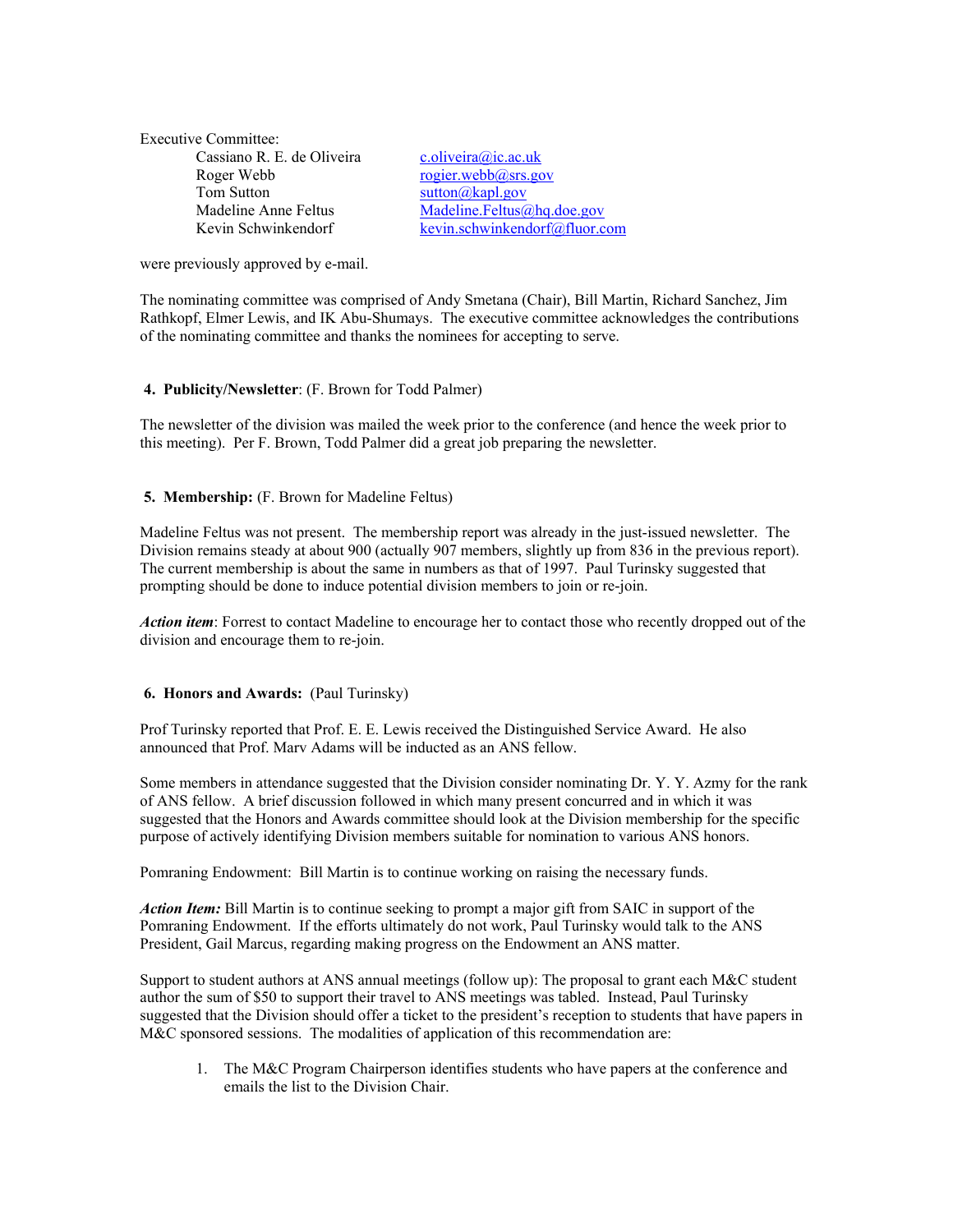2. The Division Chair then figures out how to forward tickets to the President's reception to ther the students in a timely fashion.

Pomraning Award: it was suggested that the Pomraning Award be made into an honorific plaque only, with any money that may be raised turned over to a scholarship fund. No decision was reached regarding this suggestion.

## **7. Topical Meetings:**

Topical Meetings Report: the reports regarding progress on the preparation of future topical meetings figure prominently in the minutes of the program committee meeting. The relevant reports are included here by reference. It was reiterated that topical meetings affect the Division's budget.

*2001 Topical Meeting:* Enrico Sartori sent to Forrest B. Brown (M&C Division Chair) and Kathryn A. McCarthy (Chair, Idaho Section of ANS) a letter about the conduct of the M&C topical meeting in Salt Lake City. The highly congratulatory letter strongly praised the organizers of the meeting (specifically naming Dr. Jeffrey Borkowski) for the truly international nature of the gathering and for the successful cooperation between all parties involved. Dr. Sartori acknowledged the support Dr. Borkowski gave to the organization of an OECD/NEA meeting on 3-D Deterministic Radiation Transport Benchmarks in connection with the topical meeting. The letter is attached. The committee members made a point to add their voices to that of Dr. Sartori in congratulating Jeff Borkowski and Scott Palmtag for an extremely well done job and to thank Studsvik-Scandpower and the Idaho Section of ANS for their support.

The meeting received 125 papers. Of these 105 were accepted and included in the proceedings. International participation was strong, with 65 papers submitted. Of the accepted papers, 96 were presented. A number of papers could not be presented because of travel restrictions following the September 11 attacks in New York, Pennsylvania and Washington D.C.. There were 135 paid attendees, including 19 students. Student participation was subsidized with \$1000 from this division. The best student paper award was conferred upon the paper "A 2-D 2-Group Neutron Noise Simulator and Its Application to Anomaly Localization," by C. Demazière and I. Pazsit of Chalmers University of Technology, Goteborg, Sweden. At the Topical Meeting, Prof. E. Lewis of Northwestern University received the Mathematics & Computation Distinguished Service Award.

2001 Topical Meeting Budget Consideration: the question was raised as to whether RPD should be offered a share of M&C profits from this latest topical meeting. In recent past, the PHYSOR 2000 conference gave 5% of its net total profits to the M&C division and 15% to RPD (that is 25% of the profits share that would have normally been assigned to RPD were in fact given to  $M\&C$ ). It was suggested and approved by consensus that the M&C division should reciprocate by giving 25% of the division share of the recent net profits to RPD. The net division share of the proceeds from the topical is tentatively estimated at \$11,159. A final figure should be available by the time these minutes are due for approval.

Action Item: M&C Chair will talk to RPD to see if this could be changed into a permanent arrangement.

*2003 Topical Meeting:* (Bernadette Kirk) the status of the organization of the 2003 M&C Topical meeting was presented in detail at the M&C Program Committee meeting. Bernadette Kirk reiterated for the main lines and issues at the M&C executive committee meeting. The call for papers has been issued. A special plenary session, A Century in Review, on the historical development and current status of computational methods of reactor physics is planned. The distinguished speakers, all invited, have already committed themselves to participate. These are Ed Larsen and Jim Morel (transport methods of the first order), Elmer Lewis (transport methods of the second order), Jerry Spanier (Monte Carlo), Kord Smith (reactor core methods), Dick Hwang (cross sections), Jack Dorning (reactor kinetics and dynamics), Dan Cacuci (sensitivity, uncertainty, and perturbation theory), and Elliott Whitesides (criticality safety methods). In addition, members are invited to organize special sessions. So far at least one special session on the physics methods of high-temperature reactor is planned.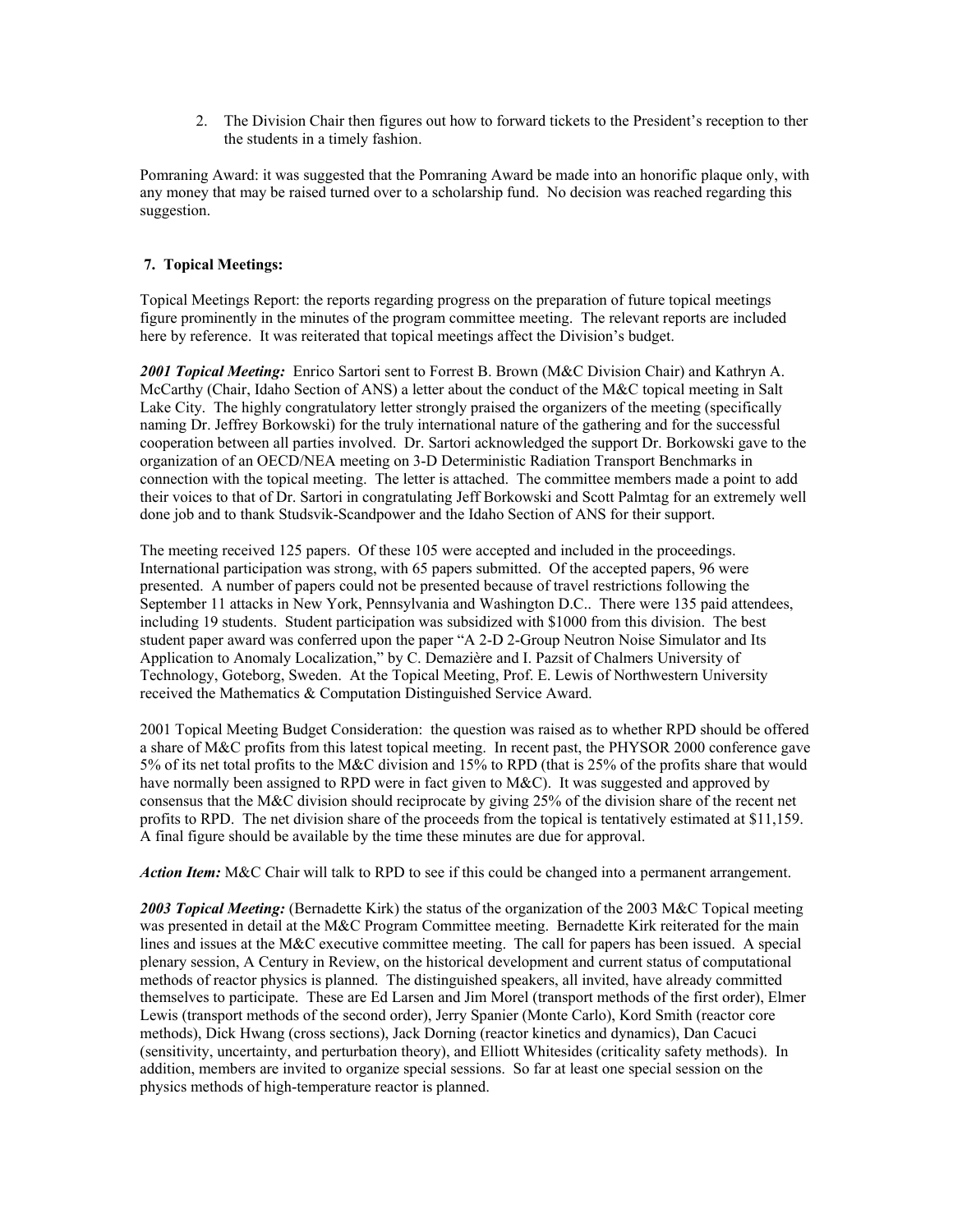**8. Standards:** (Andy O. Smetana) the ANS-10 committee has two standards that require meaintenance:

 1) ANS-10.5-1994, Accommodating User Needs in Computer Program Development 2) ANS-10.3-1995, Documentation of Computer Software.

These standards have been granted extensions through 2002 and 2003, respectively. Andy Smetana indicated that volunteers are needed to work on these (and other) standards. He asked that he be contacted  $(\text{andy.metana}(\text{Qsrs.gov})$  by all those interested in helping. Work on individual standards is done almost exclusively using email or by telephone, so no travel expenses are required.

Following the call by Andy Smetana, Andy Wehrenberg of the Nuclear Facilities Standards Committee (NFSC) made an appeal for volunteers to participate in various working groups. This appeal is addressed to all divisions of ANS. There are 25 standards to be worked on. These include

- Personnel Training, Single Failure
- Auxiliary Feedwater, Diesel Generator Systems
- Remote Site Environmental Characterization, Data Validation for Environmental Remediation
- Decay Heat, Pipe Rupture Effects, Pressure/Temperature Transient Analysis
- Siting for Commercial Burial Grounds, Surface Water, Ground Water, Flooding
- Mobile Radwaste Systems, Fuel Assembly ID, LWR Fuel Consolidation

Interested persons should contact Suriya Ahmad (708-579-8269) samhad@ans.org

 **9. Program Committee Report:** (A. Haghighat) the Program Committee met earlier in the day. Alireza Haghighat reported by that at this meeting seven sessions were sponsored or co-sponsored by the  $M\&C$ division. Notable among these were the two special sessions on "Advanced Nodal Methods and the Legacy of Allan F. Henry."

A special session on the convergence of Monte Carlo methods has been approved for the 2002 Winter Meeting. The session is organized by Roger N. Blomquist and Forrest B, Brown.

The continuing discussion on the papers review method (see minutes from the Milwaukee meeting) will continue at the next meeting (Florida). The reason for this postponement is the low number of papers that had to be reviewed for this conference and thus the lack of a significant amount of new data for a meaningful discussion.

**10. Treasurer's Report:** (S. Nolen) The treasurer presented the state of the budget of the division. A number of items that affect the budget were then discussed. These are:

- Student support: travel to annual meeting
- Student support: student conference
- Student awards
- Student support: travel to M&C events

Regarding support for student travel to national meetings, it was suggested that \$500 be allocated for each national meeting. The money is to be given to ANS HQ for centralized administration (Paul Wilson). Other proposals were to allocate \$1000 to the Penn State Student Conference for travel support, \$250 to sponsor two M&C Awards at the same student conference (\$125 each for a graduate and an undergraduate award, respectively), \$125 per annual meeting for student tickets to the president reception starting in the Summer 2002 meeting, and \$1000 for the Dannel endowment (one time gift in Winter 2001). Motions were made to approve these proposals as shown above, except for the Dannel Endowment gift. Instead, the Dannel Endowment is to be the beneficiary of two proposed gifts. These are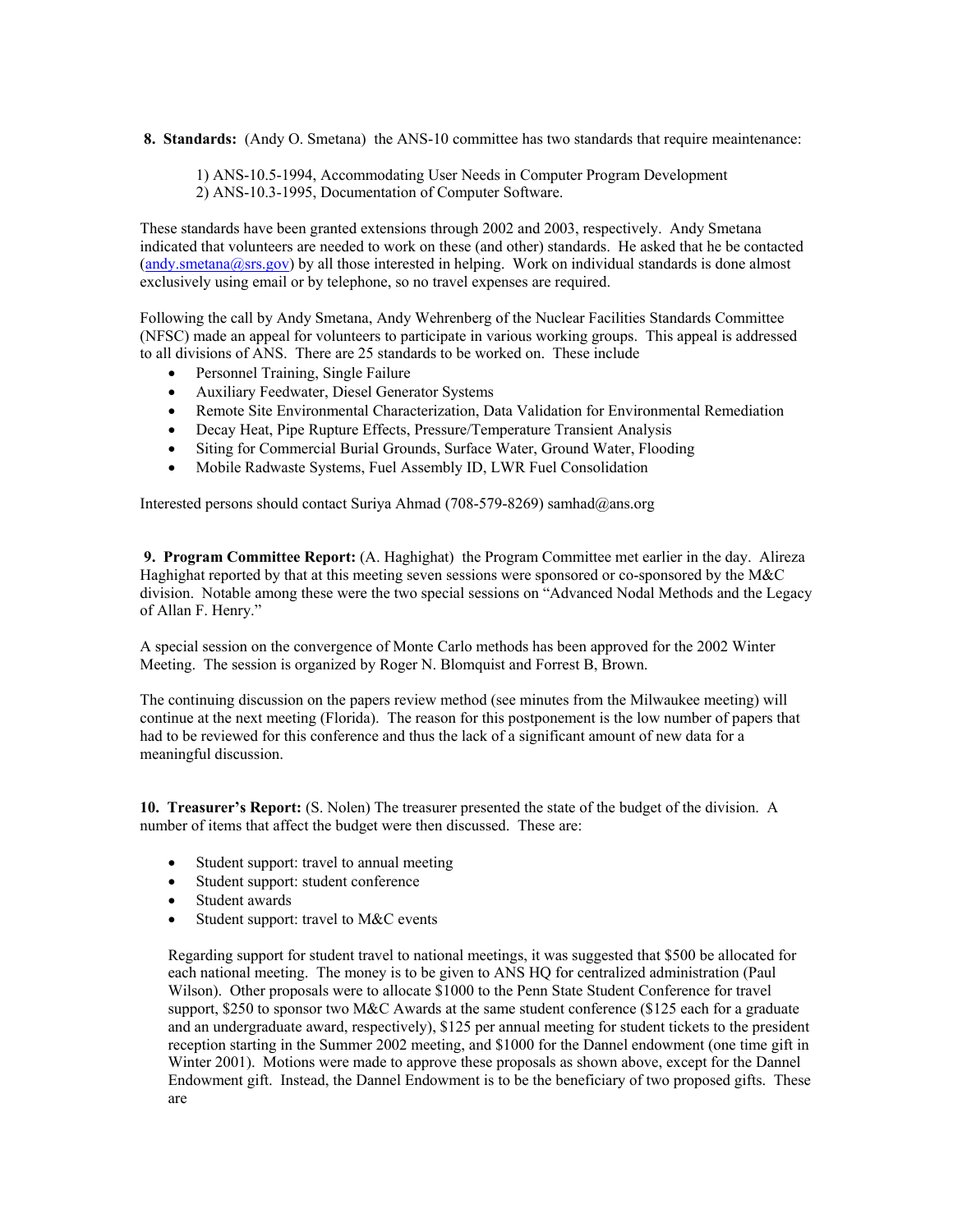- A one time \$3000 gift to the Dannel Endowment (as a Winter 2001 expense),
- A \$1000 gift to the Dannel Endowment (as a Winter 2002 budget item).

It was moved that these gifts be approved, and the motion was passed. In addition to the above approved budget items, it was moved that

- \$100 be spent for a plaque for the Distinguished Service Award (as a current expense),
- 25% of the final net proceeds from the September Topical be approved for transfer to Reactor Physics Division,
- \$250 be given to the Penn State Student Conference (as a Summer 2002 budgeted item),

The motions for these three items also passed.

As a result of the decisions made by the committee, the Division's current budget and its budgets for the Winter 2001, Summer 2002 and Winter 2002 periods are as summarized in the table on the next page. The last column (Summer 2003) is tentative and was not approved by the committee.

The meeting was adjourned at about 5:00 pm.

[www.mcd.ans.org](http://www.mcd.ans.org/).